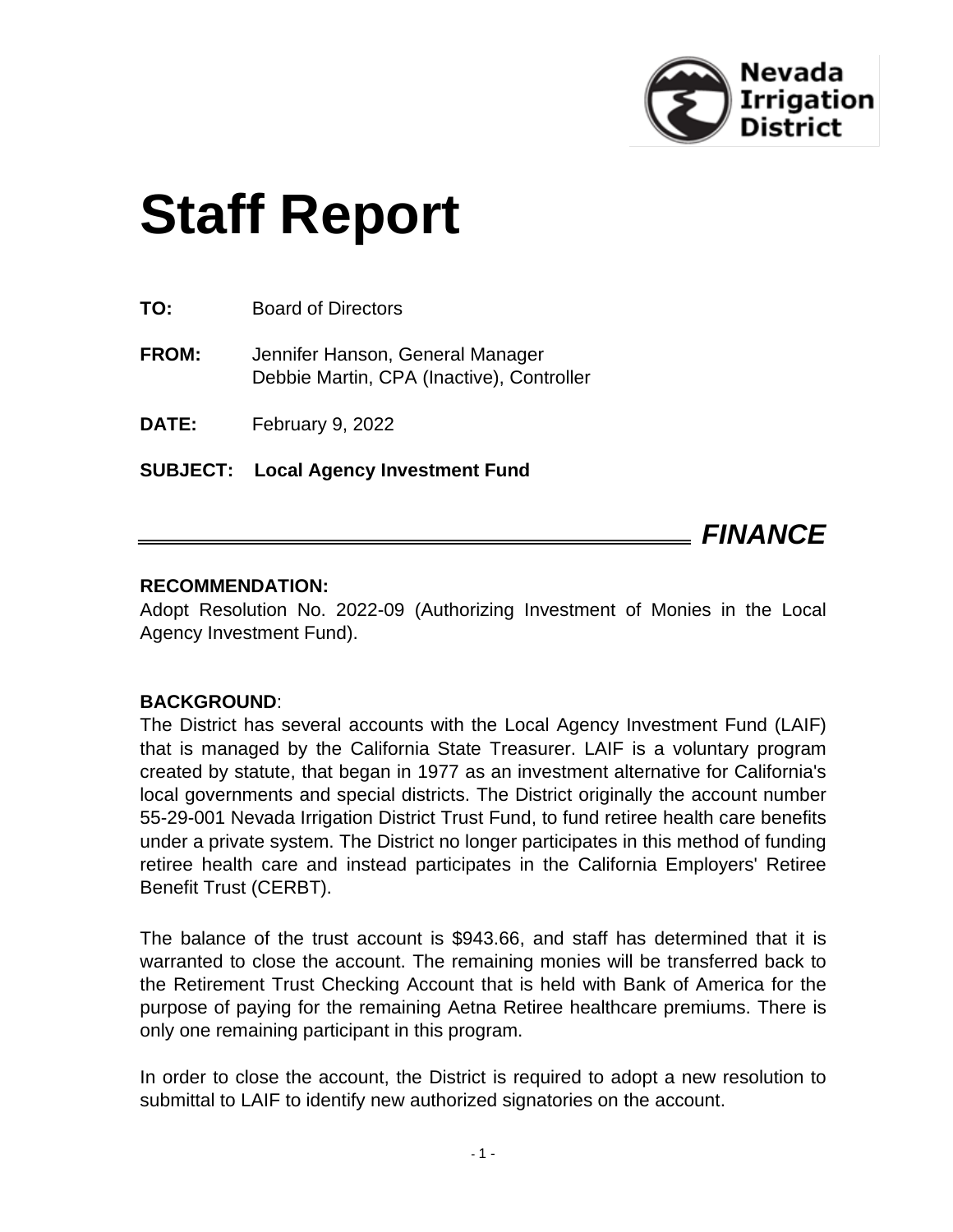This action is part of staff's overall review of all financial processes and procedures to reduce inefficiencies.

#### **BUDGETARY IMPACT:**

There is no material fiscal impact associated with this proposed action. Closing of the account will result in a reduced workload in the future.

**CONCLUSION:** It is in the best interest of the District to consolidate bank accounts where feasible to increase efficiency within the Finance Department.

Attachments:

• Resolution No. 2022-09 – Authorizing Investment of Monies in the Local Agency Investment Fund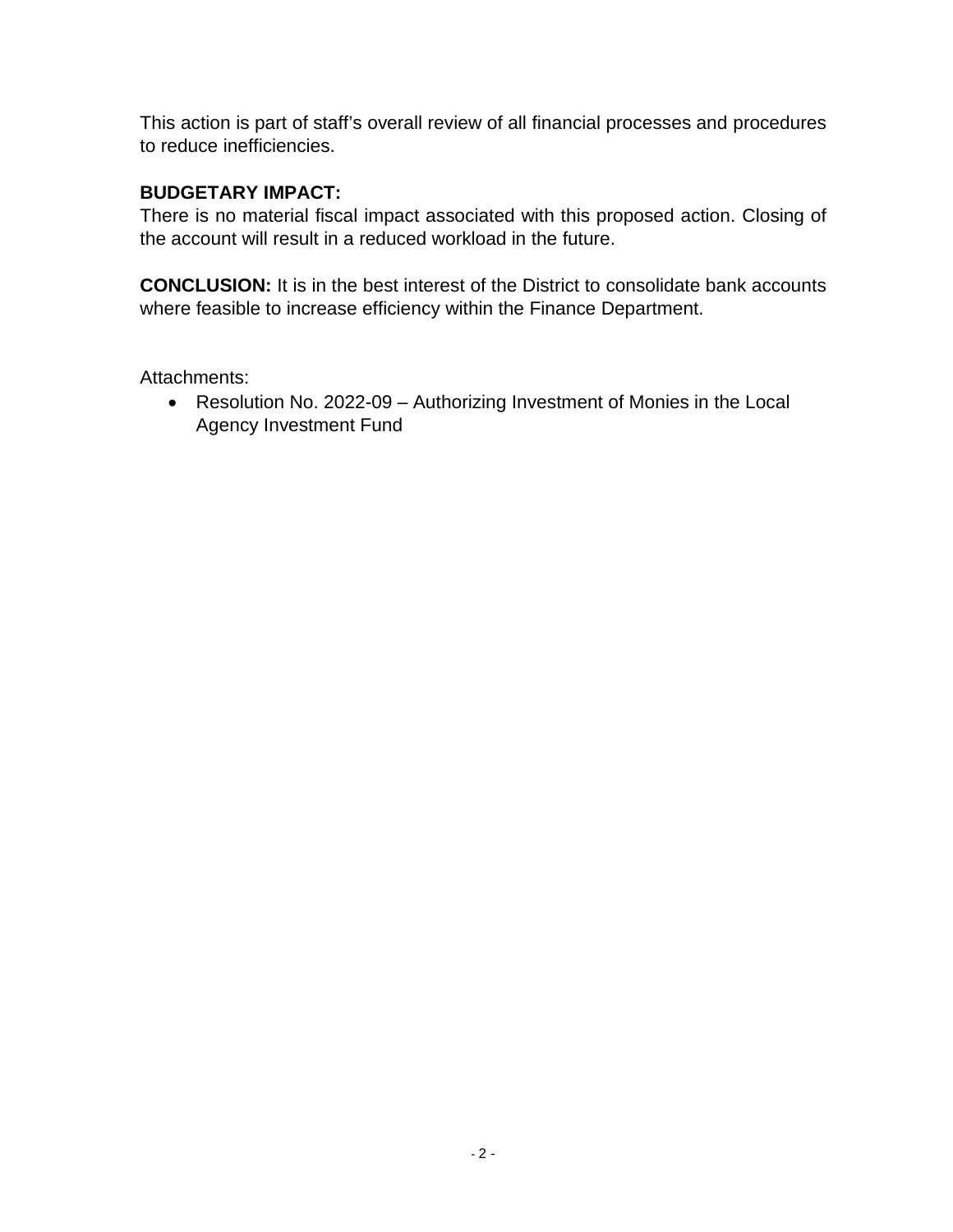

## RESOLUTION NO. 2022-09 OF THE BOARD OF DIRECTORS OF THE NEVADA IRRIGATION DISTRICT

### **AUTHORIZING INVESTMENT OF MONIES IN THE LOCAL AGENCY INVESTMENT FUND**

**WHEREAS,** The Local Agency Investment Fund is established in the State Treasury under Government Code section 16429.1 et. seq. for the deposit of money of a local agency for purposes of investment by the State Treasurer; and

**WHEREAS**, the Board of Directors hereby finds that the deposit and withdrawal of money in the Local Agency Investment Fund in accordance with Government Code section 16429.1 et. seq. for the purpose of investment as provided therein is in the best interests of the Nevada Irrigation District;

**NOW THEREFORE, BE IT RESOLVED**, that the Board of Directors hereby authorize the deposit and withdrawal of Nevada Irrigation District Retirement Trust Fund monies in the Local Agency Investment Fund in the State Treasury in accordance with Government Code section 16429.1et. seq. for the purpose of investment as provided therein.

#### **BE IT FURTHER RESOLVED**, as follows:

Section 1. The following Nevada Irrigation District officers holding the title(s) specified herein below **or their successors in office** are each hereby authorized to order the deposit or withdrawal of monies in the Local Agency Investment Fund and may execute and deliver any and all documents necessary or advisable in order to effectuate the purposes of this resolution and the transactions contemplated hereby:

| Jennifer Hanson, General Manager/Treasurer             | Signature: |
|--------------------------------------------------------|------------|
| Greg Jones, Assistant General Manager/Deputy Treasurer | Signature: |
| Chip Close, Water Operations Manager/Deputy Treasurer  | Signature: |

Section 2. This resolution shall remain in full force and effect until rescinded by Board of Directors by resolution and a copy of the resolution rescinding this resolution is filed with the State Treasurer's Office.